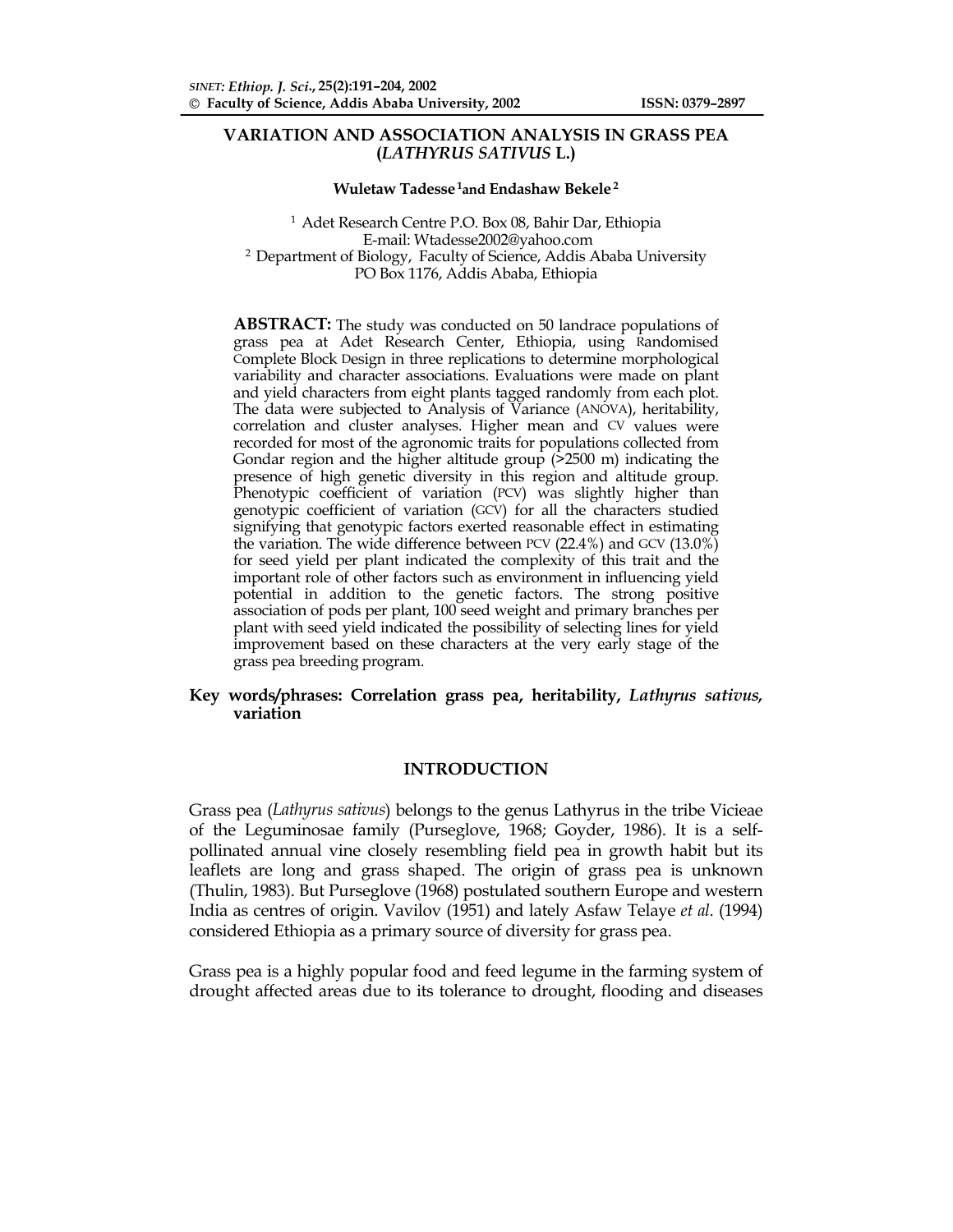and its importance in ameliorating soil fertility (Campbell and Tiwari, 1997) even though heavy consumption of grass pea seed is associated with the development of lathyrism, a crippling disorder, in humans. It is dominantly cultivated in Ethiopia, India, Pakistan, Bangladesh and Nepal (Bharati, 1986; Wuletaw Tadesse *et al*., 1997). According to Kaul *et al.* (1986), grass pea accounts for more than twenty five percent of the area as well as production of all pulses grown in Bangladesh. Furthermore Lal *et al.* (1986) indicated that grass pea is the third largest pulse crop of India in area after chickpea and pigeon pea. In Ethiopia, it is the third important pulse crop after fababean and chickpea with 142,170 hectares of production area and 1,047,440 quintals of production (CSA, 1998).

Melaku Werede (1988), Endashaw Bekele (1983) and Dawit Tadesse (1994) showed that the valuable genetic diversity of several crops is under constant danger of being irretrievably lost due to natural calamities such as drought, replacement of the landrace by genetically uniform crop varieties and change and development in land use. In the case of grass pea under Ethiopian condition, the association of grass pea with lathyrism and the cereal based extension program coupled with the absence of improved varieties for grass pea production are important factors leading to the reduction of grass pea production and genetic resources (Wuletaw Tadesse, 1999). Hence there is a great need for germplasm collection and maintenance to promote a grass pea breeding program for developing varieties with high grain yield and low toxin content.

Genetic variability studies are essential to undertake germplasm collection for *ex-situ* conservation and to identify sites with high genetic diversity for *in situ* conservation (Abebe Demissie and Bjornstand, 1996; Endashaw Bekele, 1983). Furthermore, genetic variation in crop plants for characters of agronomic importance leading to the determination of complex characters such as 'yield' should be determined since it forms the base in crop improvement. In such an improvement process, Thorpe (1976) indicated that character associations are important to indicate common elements of epigenetic control and/or similar response of characters to selection pressure. However, such studies were not carried out for grass pea in Ethiopia. Hence, this study was carried out with the following objectives.

- 1. To study the magnitude and variation of some morphological characters and their patterns of distribution.
- 2. To identify sites of high genetic variation for *in-situ* conservation and generate information for further grass pea germplasm collection.
- 3. To determine the associations between different agronomic characters in grass pea.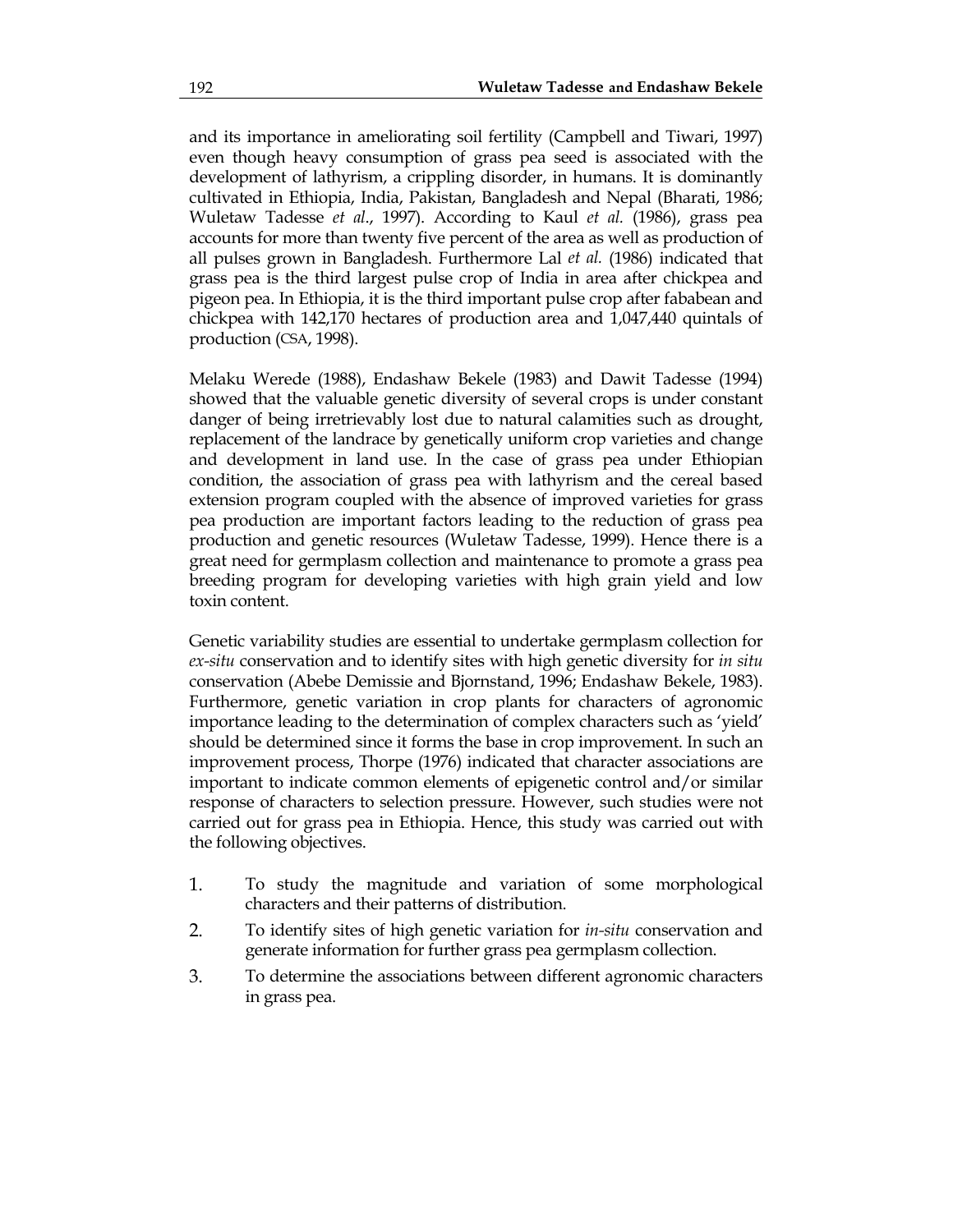### **MATERIALS AND METHODS**

The study was carried out from September 1998 to February 1999 at Adet Research Centre which is located at 37° 29' E and 11° 16 ' N and at an altitude of 2240 m above sea level in Gojam Administrative Zone, Ethiopia. The soil is Vertisol with pH level of 6.0. The rainfall (1230 mm per annum) and other weather variables of the test period were generally conducive for normal growth of grass pea.

Fifty grass pea landrace populations, which are believed to represent the national collection in the Biodiversity Research and Conservation Institute of Ethiopia, were used in this study (Table 1). These populations were selected from all grass pea growing administrative regions based on different altitude groups of legume production classified by Asfaw Telaye *et al*. (1994) as low (<1900m), mid (1901–2250 m), high (2551–2550 m) and very high (>2550 m) altitudes. Planting of the populations were carried out in the first week of September at Adet Research Center experimental field in a plot size of 4 m<sup>2</sup> (four rows of 5 m length and 0.2 m row spacing) each, using randomised complete block design (RCBD) in three replications at a seeding rate of 40 kg/ha. The spacing between plots and blocks were 1 and 1.5 m, respectively. Fertilizer and irrigation water were not applied. Eight plants from the central two rows in each plot were tagged randomly and evaluated for days to 50 % flowering, days to 90% maturity, number of pods/plant, plant height (cm), 100 seed weight (g), seed yield per plant (g) and harvest index per plant (%).

### *Statistical analyses*

Analyses of variances were determined for all morphological characters using MSTAT C soft ware. Clustering of the populations was carried out using mean values of morphological characters with the help of SPSS software. Correlation analysis was also carried out using the same software. Genetic and phenotypic correlations, variance components, coefficient of variation, heritability and genetic advance were determined as follows following Johanson *et al.* (1955).

Genotypic correlation =  $\frac{\sqrt{(S_{gx}^2 \times S_{gy}^2)}}{\sqrt{(S_{gx}^2 \times S_{gy}^2)}}$  $cov(x, y)$  $_{\rm gx}^2 \times S_{\rm gy}^2$ where COV xy is the genetic covariance

between two traits,  $S^2_{\text{gx}}$  and  $S^2_{\text{gy}}$  are the genetic covariances of the two traits. Phenotypic correlation =  $\frac{S}{\sqrt{(S_{px}^2 \times S_{py}^2)}}$  $cov(x, y)$  $_{px}^{2} \times S_{py}^{2}$ where COV xy is the phenotypic

covariance between two traits,  $S^2_{px}$  and  $S^2_{py}$  are the phenotypic covariances of the two traits. Cov xy for each pair of traits was computed from the analysis of covariance in a similar manner as the analysis of variance.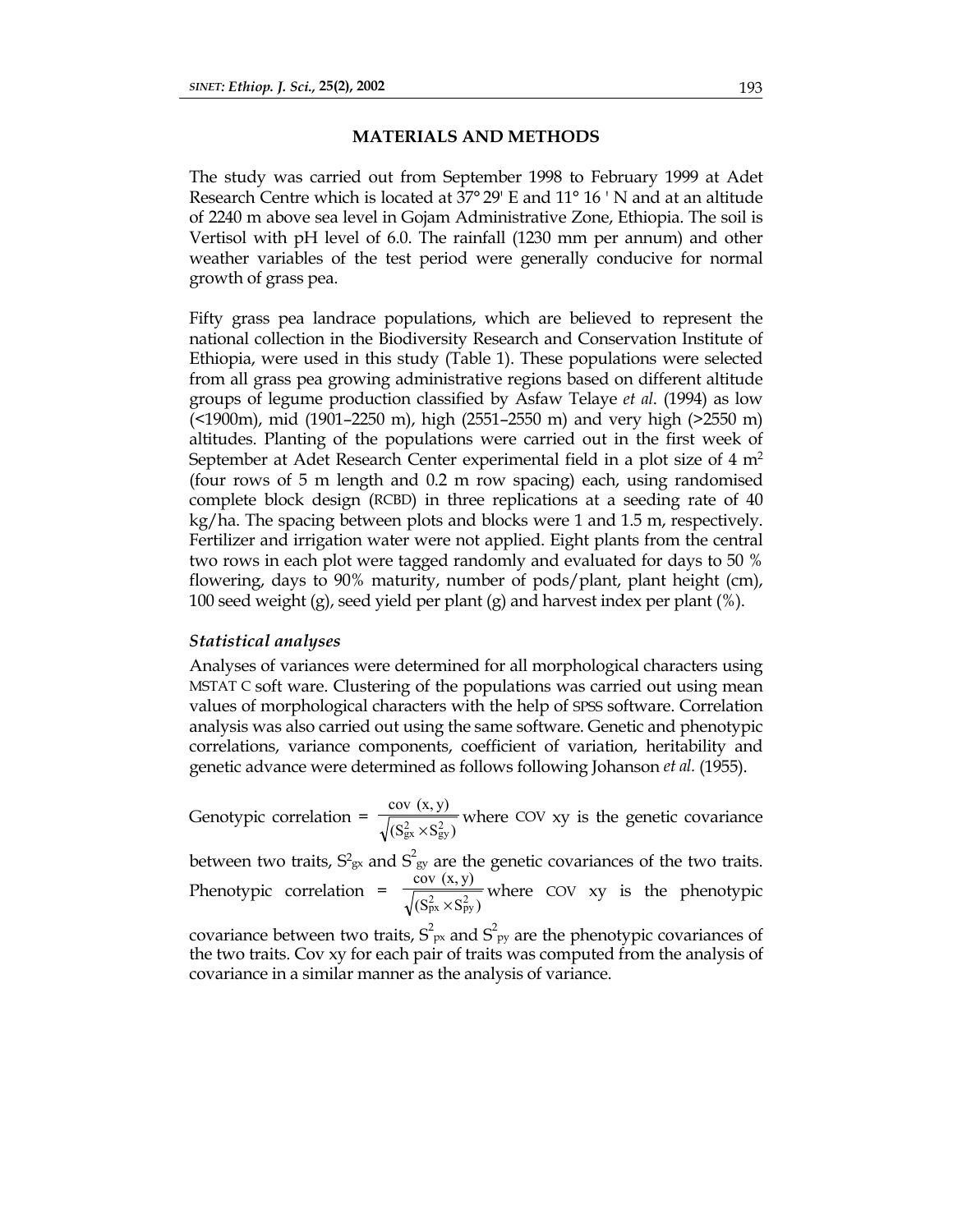Phenotypic variance (vp) = genotype ms/r; error variance (ve) = error ms/r, genotypic variance  $(vg) = vp-ve$ , where  $r = number$  of replications and  $ms =$ mean squares. Phenotypic coefficient of variation (pcv) =  $100 \times \sqrt{(vp)}$  /m and genotypic coefficient of variation (gcv)=  $100 \times \sqrt{(vg)}$  /m where m = the mean value. Heritability (h<sup>2</sup>) = vg/vp and genetic advance (GS) = (I)(h<sup>2</sup>)  $\sqrt{(vp)}$  where I = selection differential (2.06 for selecting 5% of the genotypes); gs (%of the mean)= $(gs/m) \times 100$ .

| No.            | cc. no. | Region  | County        | Altitude (m) |
|----------------|---------|---------|---------------|--------------|
| $\mathbf{1}$   | 46003   | Shoa    | Yerer         | 2050         |
| $\overline{c}$ | 46008   | Shoa    | Muketurie     | 2240         |
| 3              | 46012   | Gojam   | Mota          | 2550         |
| $\overline{4}$ | 46016   | Shoa    | Sayadibir     | 2700         |
| 5              | 46020   | Shoa    | Ambo          | 2235         |
| 6              | 46023   | Shoa    | Menagesha     | 2500         |
| 7              | 46024   | Shoa    | Kara          | 2460         |
| 8              | 46027   | Shoa    | Ginchi        | 2420         |
| 9              | 46030   | Gojam   | Enebsie       | 2300         |
| 10             | 46033   | Gondar  | Este          | 2330         |
| 11             | 46034   | Wollo   | Wogeltena     | 2090         |
| 12             | 46035   | Wollo   | Wogeltena     | 2375         |
| 13             | 46042   | Gojam   | Debrework     | 2540         |
| 14             | 46044   | Gojam   | Shebelberenta | 2410         |
| 15             | 46049   | Gojam   | Dejen         | 2490         |
| 16             | 46050   | Gojam   | Felegebrhan   | 2700         |
| 17             | 46073   | Gojam   | Yetnora       | 2420         |
| 18             | 46099   | Wollo   | Kalu          | 1880         |
| 19             | 46100   | Wollo   | Bistima       | 2000         |
| 20             | 46106   | Wollo   | Wodere        | 1950         |
| 21             | 46110   | Wollega | Kelem         | 1600         |
| 22             | 46111   | Wollo   | Sulula        | 1700         |
| 23             | 207493  | Gondar  | Kemkem        | 2400         |
| 24             | 207496  | Tigray  | Didiba        | 2200         |
| 25             | 207497  | Tigray  | GentaAfeshum  | 2200         |
| 26             | 207499  | Gondar  | Gondar        | 2600         |
| 27             | 207566  | Tigray  | Hintalo       | 2150         |
| 28             | 207567  | Tigray  | Laymaychew    | 2100         |
| 29             | 208449  | Gojam   | Adet          | 2300         |
| 30             | 211511  | Wollega | Nejo          | 1740         |
| 31             | 215247  | Wollo   | --Gobalafto   | 1900         |
| 32             | 219945  | Tigray  | Adiabeiti     | 1870         |
| 33             | 219946  | Tigray  | Laymaichew    | 2080         |
| 34             | 219949  | Tigray  | Adiabeiti     | 2150         |
| 35             | 219950  | Tigray  | Adwa          | 2230         |
| 36             | 219952  | Tigray  | Naendre       | 1700         |
| 37             | 220118  | Ertrea  | Mendefera     | 1980         |
| 38             | 226001  | Wollo   | Debresina     | 2400         |
| 39             | 226006  | Wollo   | Kelela        | 2500         |
| 40             | 226010  | Wollo   | Legambo       | 2640         |
| 41             | 223219  | Tigray  | Tserai        | 1930         |
| 42             | 226014  | Gondar  | Este          | 2645         |
| 43             | 226019  | Gojam   | Bahirdar      | 1685         |
| 44             | 228495  | Gojam   | Awbel         | 2400         |
| 45             | 236711  | Gojam   | Damot         | 1840         |
| 46             | 46107   | Gondar  | Maksegnit     | 1950         |
| 47             | 236686  | Gojam   | Mertolemariam | 2555         |
| 48             | 436705  | Gondar  | Woreta        | 1800         |
| 49             | 236708  | Gondar  | Dabat         | 2730         |
| 50             | 236701  | Gojam   | TisAbav       | 1700         |
|                |         |         |               |              |

236701 Gojam TisAbay 1700

**Table 1. Plant genetic resource Center (PGRC/E) acc no., administrative region, county and altitude of the collecting sites of the populations.**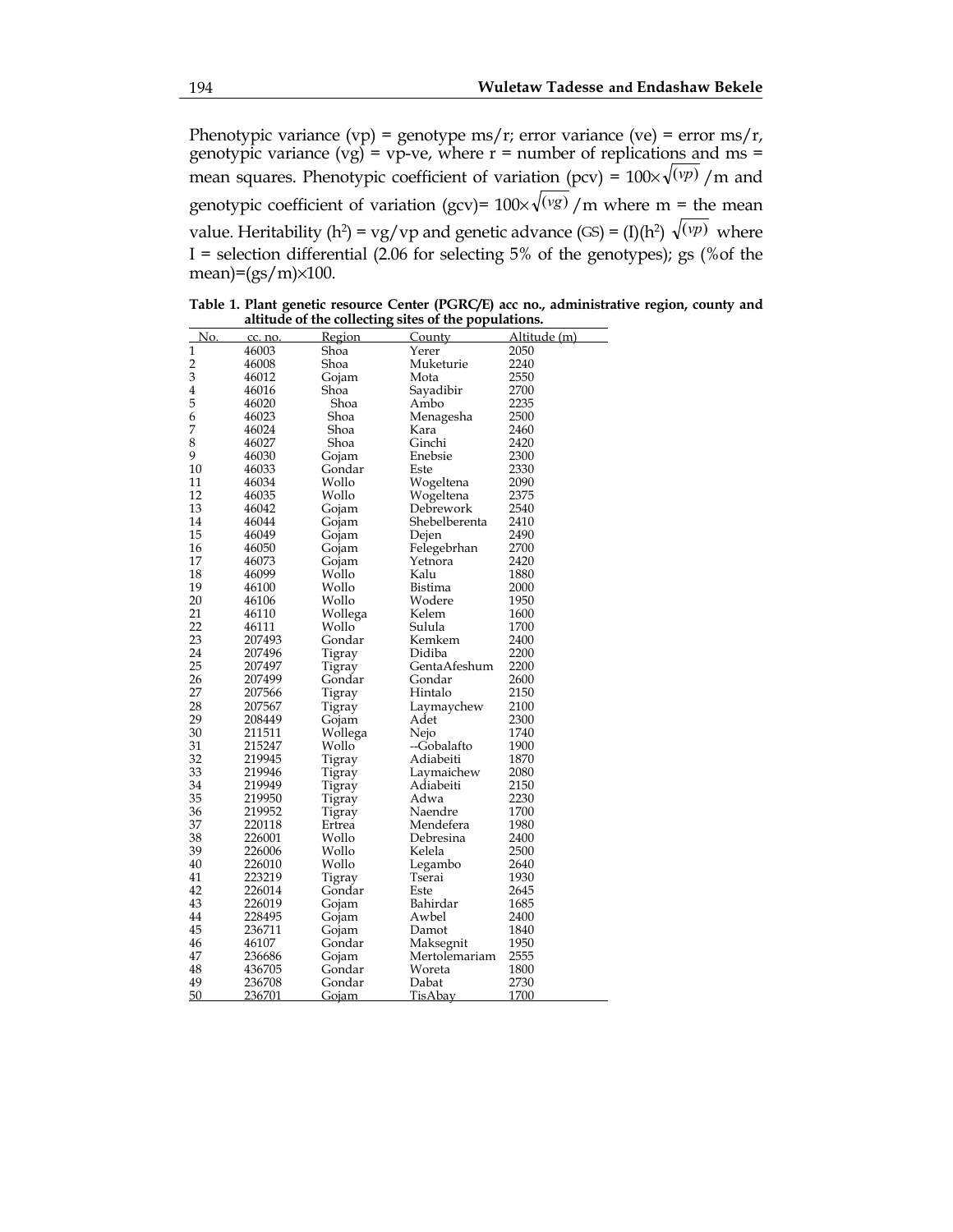#### **RESULTS AND DISCUSSION**

#### **Variations in quantitative characters**

The mean, range and coefficient of variation in agronomic traits are widely used to determine variations within and between populations (Jaradat, 1991; Sharma *et al.*, 1995; Endashaw Bekele, 1996, Getachew Belay, 1997). Similarly, variations in grass pea were determined in the present study. As indicated in Table 2, mean yield per plant ranged from 42–132.9 g while the number of pods per plant ranged from 199–675. Days-to-flowering and maturing ranged from 39–73 and 127–165 days, respectively.

Analysis of variance showed highly significant differences between populations for days-to-maturity, pods per plant, seed yield per plant, harvest index and dry matter yield (Table 3). As indicated in Tables 4 and 5, the character that showed the highest coefficient of variation was not the same for all regions and altitude groups indicating the effect of environment on the variability of traits. Number of pods per plant showed much variation (CV= 53.7%) in the population collected from Eritrea followed by those from Gondar region (CV= 26.9%). The mean number of pods per plant, however, was highest (506 pods per plant) in the population from Gondar. Mean seed yield per plant for grass pea was highest in the population collected from Eritrea (107 g) followed by Gondar region (100.8 g/plant). The high mean and CV values observed in the population from Eritrea may be due to the low number of populations used from the region for the study.

Populations collected from Gondar showed the highest mean primary branches per plant while populations from Tigray showed least primary branches per plant. Plant height showed higher coefficient of variation (6.8%) in populations collected from Eritrea. Populations from Gondar are in general long with mean heights of 120.9 cm (Table 4). Total biomass per plant is also high in populations from this region (259.1 g). Populations from Gondar and Eritrea regions showed low harvest index while populations from Wollega showed high harvest index. The low harvest index in grass pea from Gondar region and Eritrea could be due to high biomass production. Variation in phenological traits was also observed among populations from different regions. The highest coefficient of variation was observed in the population from Gondar, 1.5% for days-to-flowering and 3.2% for days-to-maturity. Populations from Wollega took minimum days-to-flower (mean = 44) and to mature (mean = 132 days) while populations from Gondar were late both to flower and mature with means of 62 and 154 days, respectively.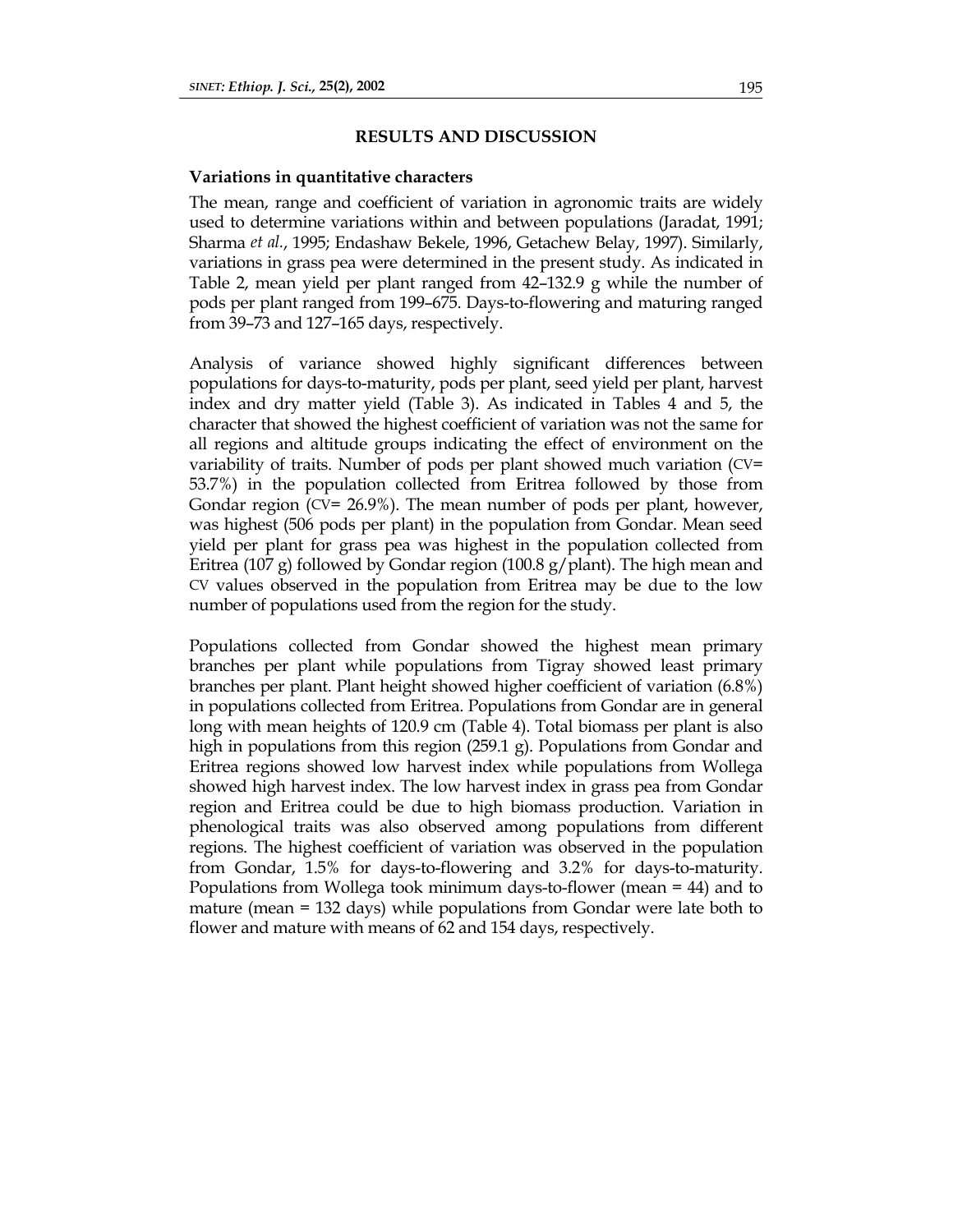**Table 2. Mean values for 10 morphological characters in 50 grass pea populations of Ethiopia, 1998.** 

| Acc.no   | <b>PRB</b> | <b>PLHT</b> | DF    | <b>DM</b> | <b>PPP</b> | <b>SPP</b> | SW    | <b>BIOM</b> | SY     | HI    |
|----------|------------|-------------|-------|-----------|------------|------------|-------|-------------|--------|-------|
| 46003.00 | 9.00       | 101.00      | 49.00 | 142.00    | 335.00     | 3.00       | 8.00  | 147.00      | 76.00  | 57.00 |
| 46008.00 | 9.00       | 104.00      | 55.00 | 141.00    | 288.00     | 3.00       | 8.00  | 152.00      | 62.00  | 42.00 |
| 46012.00 | 9.00       | 119.00      | 56.00 | 145.00    | 462.00     | 3.00       | 8.00  | 228.00      | 104.00 | 44.00 |
| 46016.00 | 10.00      | 104.00      | 50.00 | 140.00    | 327.00     | 3.00       | 8.00  | 145.00      | 67.00  | 42.00 |
| 46020.00 | 9.00       | 103.00      | 52.00 | 140.00    | 344.00     | 3.00       | 9.00  | 159.00      | 77.00  | 46.00 |
| 46023.00 | 10.00      | 103.00      | 54.00 | 138.00    | 396.00     | 3.00       | 7.00  | 155.00      | 72.00  | 85.00 |
| 46024.00 | 10.00      | 103.00      | 54.00 | 141.00    | 486.00     | 3.00       | 8.00  | 219.00      | 115.00 | 48.00 |
| 46027.00 | 9.00       | 104.00      | 55.00 | 142.00    | 361.00     | 3.00       | 8.00  | 158.00      | 77.00  | 44.00 |
|          | 10.00      | 111.00      | 61.00 | 145.00    | 328.00     | 3.00       | 8.00  | 179.00      | 70.00  | 36.00 |
| 46030.00 |            |             |       |           |            |            |       |             |        |       |
| 46033.00 | 9.00       | 122.00      | 58.00 | 144.00    | 412.00     | 3.00       | 9.00  | 197.00      | 93.00  | 43.00 |
| 46034.00 | 9.00       | 116.00      | 46.00 | 143.00    | 306.00     | 3.00       | 10.00 | 164.00      | 80.00  | 48.00 |
| 46035.00 | 9.00       | 106.00      | 49.00 | 145.00    | 307.00     | 3.00       | 9.00  | 149.00      | 73.00  | 48.00 |
| 46042.00 | 9.00       | 112.00      | 56.00 | 144.00    | 477.00     | 3.00       | 8.00  | 206.00      | 86.00  | 46.00 |
| 46044.00 | 10.00      | 118.00      | 57.00 | 147.00    | 445.00     | 3.00       | 8.00  | 184.00      | 86.00  | 48.00 |
| 46049.00 | 10.00      | 117.00      | 59.00 | 151.00    | 509.00     | 3.00       | 8.00  | 220.00      | 100.00 | 44.00 |
| 46050.00 | 9.00       | 119.00      | 62.00 | 144.00    | 386.00     | 3.00       | 7.00  | 159.00      | 95.00  | 42.00 |
| 46077.00 | 10.00      | 109.00      | 62.00 | 152.00    | 454.00     | 3.00       | 8.00  | 292.00      | 98.00  | 41.00 |
| 46099.00 | 10.00      | 106.00      | 52.00 | 141.00    | 389.00     | 3.00       | 8.00  | 195.00      | 93.00  | 46.00 |
| 46100.00 | 8.00       | 113.00      | 44.00 | 134.00    | 301.00     | 3.00       | 9.00  | 144.00      | 73.00  | 47.00 |
| 46106.00 | 9.00       | 118.00      | 50.00 | 142.00    | 333.00     | 3.00       | 9.00  | 172.00      | 82.00  | 48.00 |
| 46110.00 | 10.00      | 194.00      | 42.00 | 130.00    | 334.00     | 3.00       | 8.00  | 123.00      | 65.00  | 52.00 |
| 46111.00 | 10.00      | 117.00      | 44.00 | 140.00    | 348.00     | 3.00       | 9.00  | 168.00      | 93.00  | 54.00 |
| 207493.0 | 11.00      | 121.00      | 52.00 | 148.00    | 517.00     | 3.00       | 8.00  | 259.00      | 107.00 | 43.00 |
| 207496.0 | 9.00       | 94.00       | 40.00 | 127.00    | 200.00     | 3.00       | 9.00  | 86.00       | 45.00  | 51.00 |
| 207497.0 | 8.00       | 104.00      | 45.00 | 136.00    | 282.00     | 3.00       | 9.00  | 143.00      | 79.00  | 53.00 |
| 207499.0 | 9.00       | 122.00      | 57.00 | 145.00    | 410.00     | 3.00       | 10.00 | 186.00      | 92.00  | 47.00 |
| 207566.0 | 8.00       | 93.00       | 41.00 | 130.00    | 198.00     | 3.00       | 8.00  | 87.00       | 42.00  | 40.00 |
| 207567.0 | 9.00       | 110.00      | 52.00 | 143.00    | 354.00     | 3.00       | 9.00  | 159.00      | 82.00  | 50.00 |
| 208449.0 | 9.00       | 107.00      | 55.00 | 142.00    | 422.00     | 3.00       | 8.00  | 206.00      | 95.00  | 46.00 |
| 211511.0 | 8.00       | 94.00       | 46.00 | 135.00    | 304.00     | 3.00       | 8.00  | 121.00      | 67.00  | 54.00 |
| 215247.0 | 11.00      | 120.00      | 52.00 | 140.00    | 504.00     | 3.00       | 8.00  | 229.00      | 116.00 | 48.00 |
| 219945.0 | 8.00       | 95.00       | 44.00 | 135.00    | 243.00     | 3.00       | 8.00  | 115.00      | 55.00  | 48.00 |
| 219946.0 | 10.00      | 114.00      | 46.00 | 142.00    | 481.00     | 3.00       | 9.00  | 209.00      | 104.00 | 50.00 |
| 219949.0 | 9.00       | 115.00      | 49.00 | 141.00    | 435.00     | 3.00       | 10.00 | 193.00      | 91.00  | 45.00 |
| 219950.0 | 9.00       | 101.00      | 49.00 | 135.00    | 291.00     | 3.00       | 10.00 | 145.00      | 70.00  | 44.00 |
| 219952.0 | 9.00       | 122.00      | 48.00 | 142.00    | 395.00     | 3.00       | 9.00  | 205.00      | 95.00  | 45.00 |
| 220118.0 | 10.00      | 107.00      | 52.00 | 148.00    | 464.00     | 3.00       | 9.00  | 226.00      | 105.00 | 44.00 |
| 226001.0 | 9.00       | 110.00      | 57.00 | 142.00    | 385.00     | 3.00       | 8.00  | 182.00      | 87.00  | 45.00 |
| 226006.0 | 8.00       | 115.00      | 51.00 | 135.00    | 355.00     | 3.00       | 9.00  | 182.00      | 90.00  | 46.00 |
| 226010.0 | 9.00       | 122.00      | 52.00 | 140.00    | 345.00     | 3.00       | 12.00 | 177.00      | 89.00  | 64.00 |
| 223219.0 | 9.00       | 105.00      | 39.00 | 135.00    | 315.00     | 3.00       | 9.00  | 141.00      | 79.00  | 56.00 |
| 226014.0 | 9.00       | 120.00      | 55.00 | 165.00    | 364.00     | 3.00       | 9.00  | 217.00      | 90.00  | 43.00 |
| 226019.0 | 11.00      | 121.00      | 57.00 | 143.00    | 530.00     | 3.00       | 8.00  | 231.00      | 114.00 | 49.00 |
| 228495.0 | 9.00       | 103.00      | 61.00 | 145.00    | 334.00     | 3.00       | 8.00  | 166.00      | 76.00  | 46.00 |
| 236711.0 | 8.00       | 122.00      | 57.00 | 150.00    | 441.00     | 3.00       | 8.00  | 257.00      | 87.00  | 42.00 |
| 46106.00 | 10.00      | 123.00      | 73.00 | 156.00    | 513.00     | 3.00       | 7.00  | 289.00      | 84.00  | 35.00 |
| 236686.0 | 7.00       | 106.00      | 60.00 | 148.00    | 253.00     | 3.00       | 7.00  | 107.00      | 55.00  | 53.00 |
| 236705.0 | 12.00      | 125.00      | 68.00 | 161.00    | 670.00     | 3.00       | 8.00  | 374.00      | 114.00 | 30.00 |
| 236708   | 11.00      | 111.00      | 71.00 | 156.00    | 675.00     | 3.00       | 7.00  | 373.90      | 127.00 | 42.60 |
| 236701   | 10.00      | 115.00      | 65.00 | 151.00    | 385.00     | 3.00       | 9.00  | 302.60      | 132.90 | 45.10 |
| 46003.00 | 9.00       | 101.00      | 49.00 | 142.00    | 335.00     | 3.00       | 8.00  | 147.00      | 76.00  | 57.00 |

NPB, Number of primary branches/plant; PLH, plant height; DF, days-to-flowering; DM, days-tomaturity; NPP, number of pods/plant; SW, 100 seed weight; Bim, biomass; SYP, seed yield/plant; Hi, harvest index.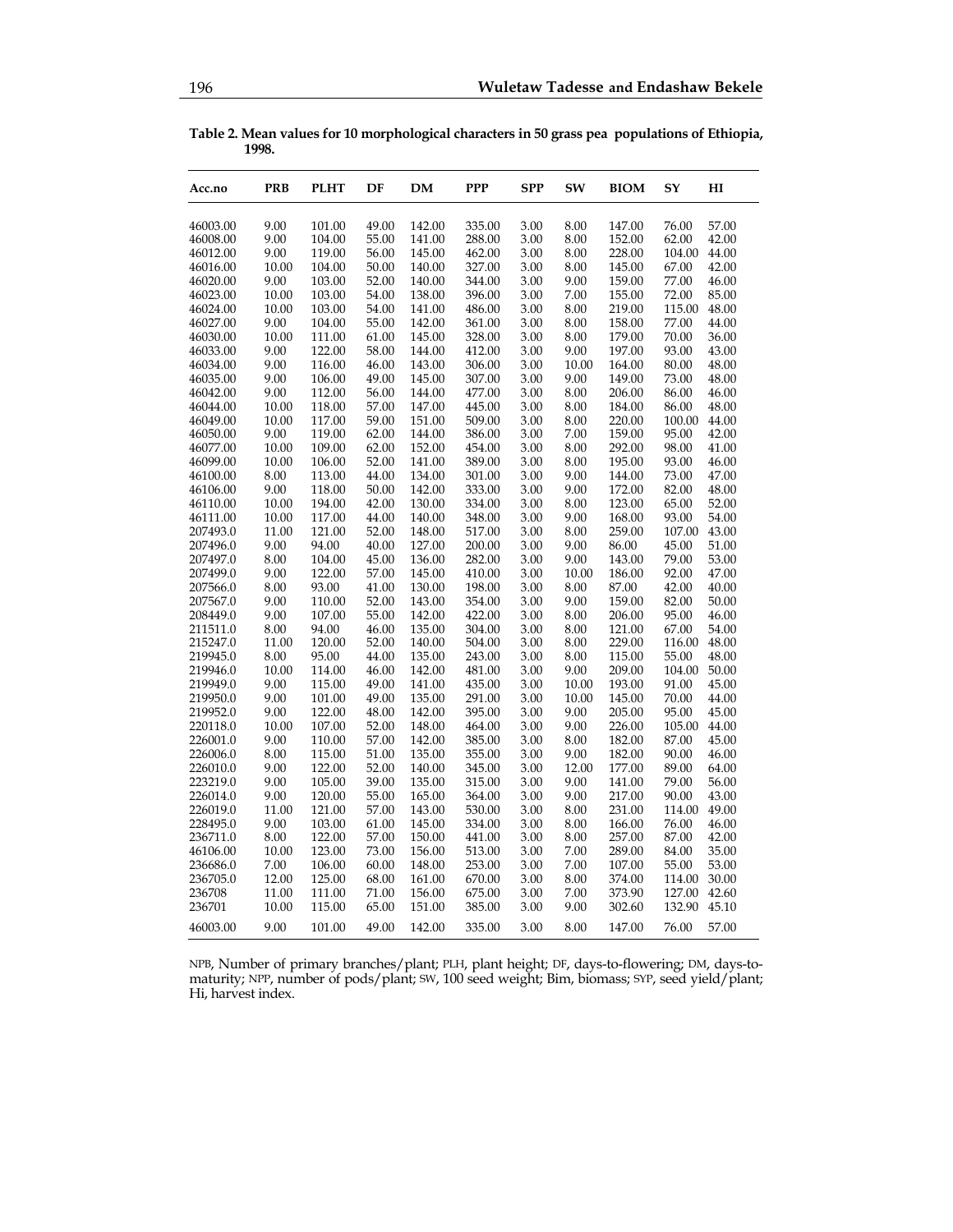|            |          | Chracter code @ Mean sq, for rep Mean sq. for population Mean sq. for error CV |         |       | SE    |
|------------|----------|--------------------------------------------------------------------------------|---------|-------|-------|
| <b>NPB</b> | 2.434    | $2.064**$                                                                      | 0.974   | 10.58 | 0.14  |
| <b>PLH</b> | 128.488  | 238.661                                                                        | 171.224 | 11.82 | 1.85  |
| DF         | 62.914   | 171.109**                                                                      | 27.142  | 9.78  | 0.73  |
| DM         | 335.605* | 162.003**                                                                      | 73.824  | 6.01  | 1.21  |
| <b>NPP</b> | 8331.588 | 30405.988**                                                                    | 11309.8 | 27.41 | 15.03 |
| SW         | 1.19     | $2.280**$                                                                      | 0.949   | 11.44 | 0.13  |
| Bim        | 5557.791 | 9320.301**                                                                     | 2976.59 | 29.25 | 7.71  |
| <b>SYP</b> | 746.793  | 1122.440*                                                                      | 744.363 | 31.66 | 3.85  |
| Hi         | 41.771   | 183.348**                                                                      | 55.527  | 15.81 | 1.05  |

**Table 3. Mean squares for 9 quantitative morphological traits of 50 grass pea populations.** 

@ NPB, Number of primary branches/plant; PLH, plant height; DF, days-to-flowering; DM, daysto-maturity; NPP, number of pods/plant; SW, 100 seed weight; Bim, biomass; SYP, seed yield/plant; Hi, harvest index; \* and \*\* indicates significance at 5% and 1%, respectively.

Variations in the various morphological characters were also observed by altitude groups (Table 5). The highest altitude group (group 4), which included populations collected from above 2550 m showed higher coefficient of variation for the morphological traits studied. Similarly the mean performance of the populations in this altitude group was much higher than others. As it can be expected days-to-flowering and days-to-maturity were minimum for populations in the low and mid altitude groups. The highest mean seed yield per plant was obtained from populations in the low altitude areas due to their short maturity period indicating the effectiveness of the crop to use efficiently the available short cycle moisture especially in the low moisture stress areas. In general, regions and altitude groups with high coefficient of variation were associated with high variability for the particular trait considered. The Gondar region has the highest CV for most traits studied indicating the presence of high genetic diversity of grass pea in the region.

#### **Cluster analysis**

Hierarchical clustering of the 50 grass pea landrace populations based on quantitative morphological characters was carried out (Fig. 1). The populations were grouped in two major clusters. Forty-eight populations were grouped in cluster I (CI) while only two populations, acc.no. 436705 and 236708, were grouped in cluster II (CII). These populations were collected from Gondar region at Woreta (1800 m.a.s.l.) and Dabat (2730 m.a.s.l.) districts.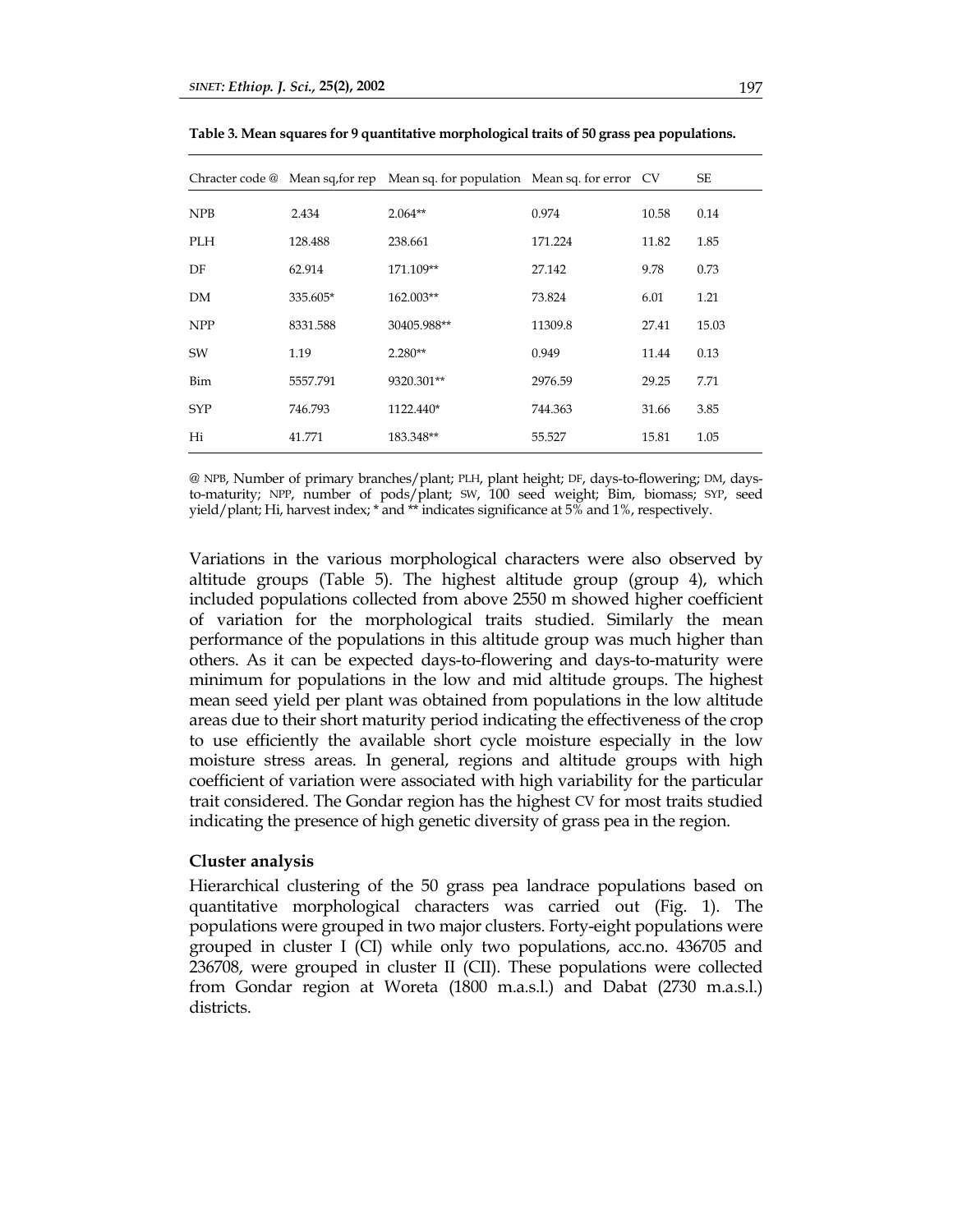

**Fig. 1. Dendrogram for the 50 grass population based on morphological characters.**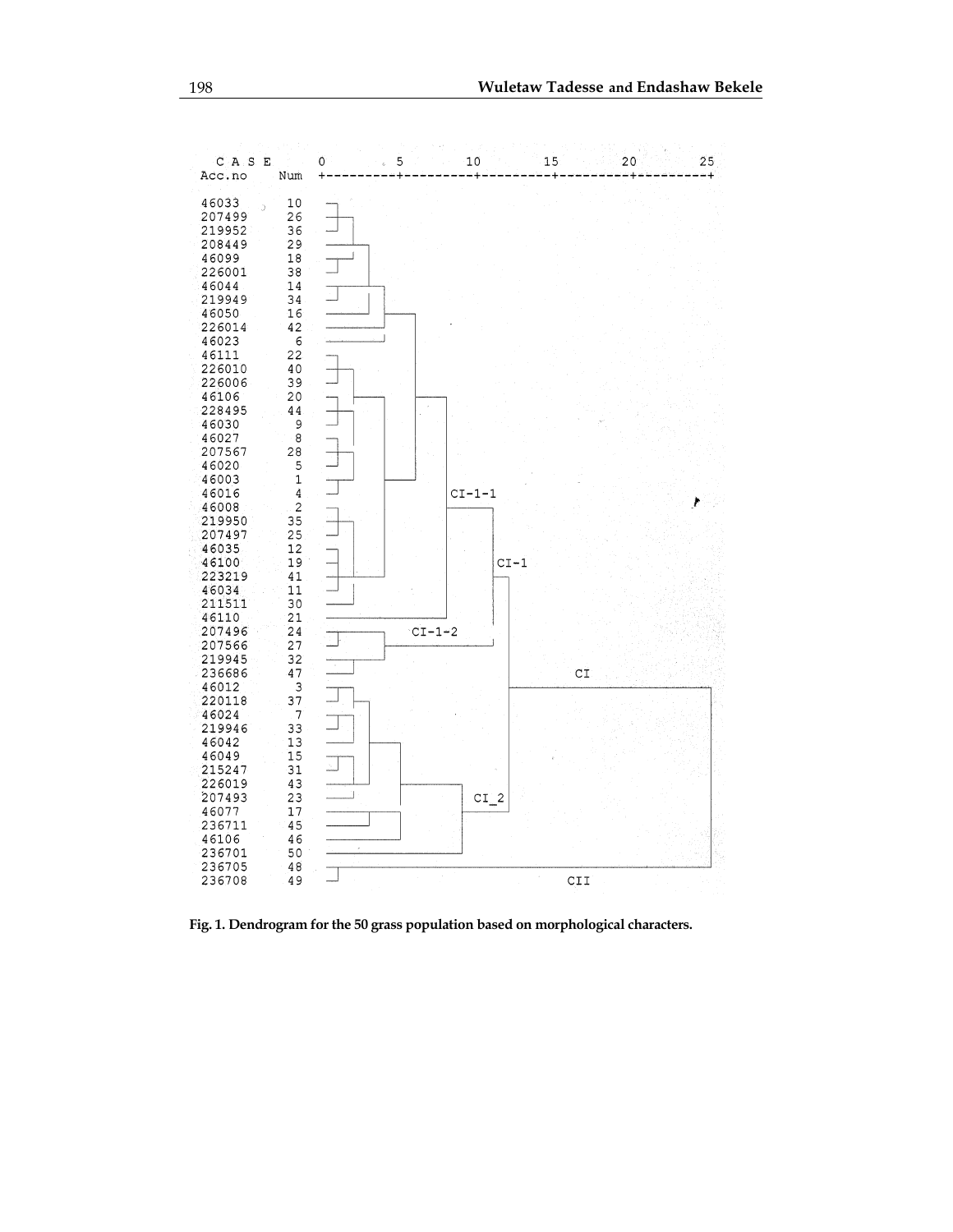| Regions     | Ż                      | ট              | ≿              | ð              | ≍    | ৈ     | ≍     | ð                | Z     | ৈ               | Z                                    | S               | z     | δ    | ৈ<br>≍           | Ś<br>Z                          |
|-------------|------------------------|----------------|----------------|----------------|------|-------|-------|------------------|-------|-----------------|--------------------------------------|-----------------|-------|------|------------------|---------------------------------|
|             |                        |                |                |                |      |       |       |                  |       |                 |                                      |                 |       |      |                  |                                 |
| Gojam       | 9.4<br>$\overline{10}$ | $\overline{a}$ | 113.9          | $\frac{9}{10}$ | 58.6 | 0.5   | 146.5 | $\overline{0}$   | 434.6 | 15.8            | 81                                   | $\frac{8}{2}$   | 208.8 | 92   | ю<br>94.6        | 66<br>$\frac{15}{4}$            |
| Gondar      |                        | $\overline{0}$ | 120.9          | 23             | 621  | 1.5   | 153.5 | 3.2              | 505.7 | 26.9            | 8.3                                  | $\overline{c}$  | 259.1 | 14.9 | 5<br>100.8       | $\frac{0}{1}$<br>$\overline{4}$ |
| Shoa        | 93                     | $\frac{2}{3}$  | 102.9          | 23             | 52.8 | 0.6   | 140.7 | 13               | 363.6 | 19.8            | $\overline{\mathbf{8}}$ <sub>1</sub> | $\overline{c}$  | 162.4 | 9.0  | Ю<br>78.0        | 4.5<br>S.                       |
| Wollo       | 9.4                    | $\overline{c}$ | 114.5          | $\frac{8}{10}$ | 49.6 | 0.5   | 140.3 | $\overline{0}$   | 357.4 | 14.8            | $\overline{9}$                       | 0.3             | 176.3 | 7.5  | ₩<br>87.6        | $\frac{6}{1}$<br>ន              |
| Tigray      | 8.8                    | ដ              | 105.2          | 2.0            | 45.3 | 0.5   | 136.3 | $\overline{10}$  | 317.3 | 15.1            | $\overline{9}$                       | $\overline{c}$  | 148.4 | 73   | 4<br>73.3        | $\frac{8}{3}$<br>48             |
| Wollega     | ۰                      | $_{03}$        | 94.1           | 3.7            | 44.0 | 0.9   | 1323  | 17               | 319.3 | 25.3            | 7.8                                  | 0.2             | 121.6 | 10.7 | c<br>65.9        | $\frac{6}{10}$<br>S,            |
| Eritria*    | 9.6                    | 0.4            | 108.9          | 6.8            | 51.0 | 13    | 147.7 | 1.8              | 470.5 | 53.7            | 8.9                                  | 0.3             | 290.3 | 28.7 | 107.313          | 26<br>$\ddot{\bm{r}}$           |
| Ethiop      | 93                     | g              | 110.7          | 27.3           | 53.1 | 17.81 | 142.8 | 14.2             | 3923  | 65.6            | 8.5                                  | <b>30.9</b>     | 188.1 | 73.2 | 80<br>86.7       | ß,<br>47                        |
| Altitude    |                        | <b>NPB</b>     |                | PLH            |      | Ë     | MQ    |                  | È     |                 |                                      | SM <sub>3</sub> |       | Bim  | 5 <sub>2</sub>   | 모                               |
| Group       | Z                      | ৈ              | Ż              | Š              | Σ    | ð     | ×     | Σ<br>Ś           |       | S               | Σ                                    | ð               | Σ     | Š    | ξ<br>z           | Š<br>Σ                          |
| 4900 m      | 9.6                    | $\overline{c}$ | $\overline{a}$ | $\ddot{1}$     | 523  | 0.7   | 143   | $\overline{0.8}$ | 417.3 | 16.8            | 8.4                                  | $\overline{c}$  | 204.6 | 9.7  | 5.1<br>94.7      | $\overline{0}$<br>46.4          |
| 1901-2250 m | $\overline{5}$         | $\overline{c}$ | 107            | $\frac{6}{1}$  | 48.8 | 0.5   | 139.2 | $\overline{0.8}$ | 330.2 | 129             | 8.9                                  | $\overline{c}$  | 159.8 | 6.5  | $\omega$<br>74.7 | $\overline{0.9}$<br>472         |
| 2251-2550 m | 9.4                    | $\overline{0}$ | Ħ              | $\frac{6}{10}$ | 56.1 | C5    | 144.2 | $\frac{8}{3}$    | 415.8 | $\frac{141}{1}$ | 8.2                                  | $\overline{5}$  | 198.6 | 7.5  | 3.2<br>89.3      | $\ddot{1}$<br>47.2              |
| $>2550$ m   | 9.4                    | 0.2            | 115            | 22             | 57.1 | 13    | 147.7 | 3.3              | 429.1 | 21              | 8.7                                  | $\overline{c}$  | 195.5 | 10.3 | 62<br>92.9       | 2.2<br>47.5                     |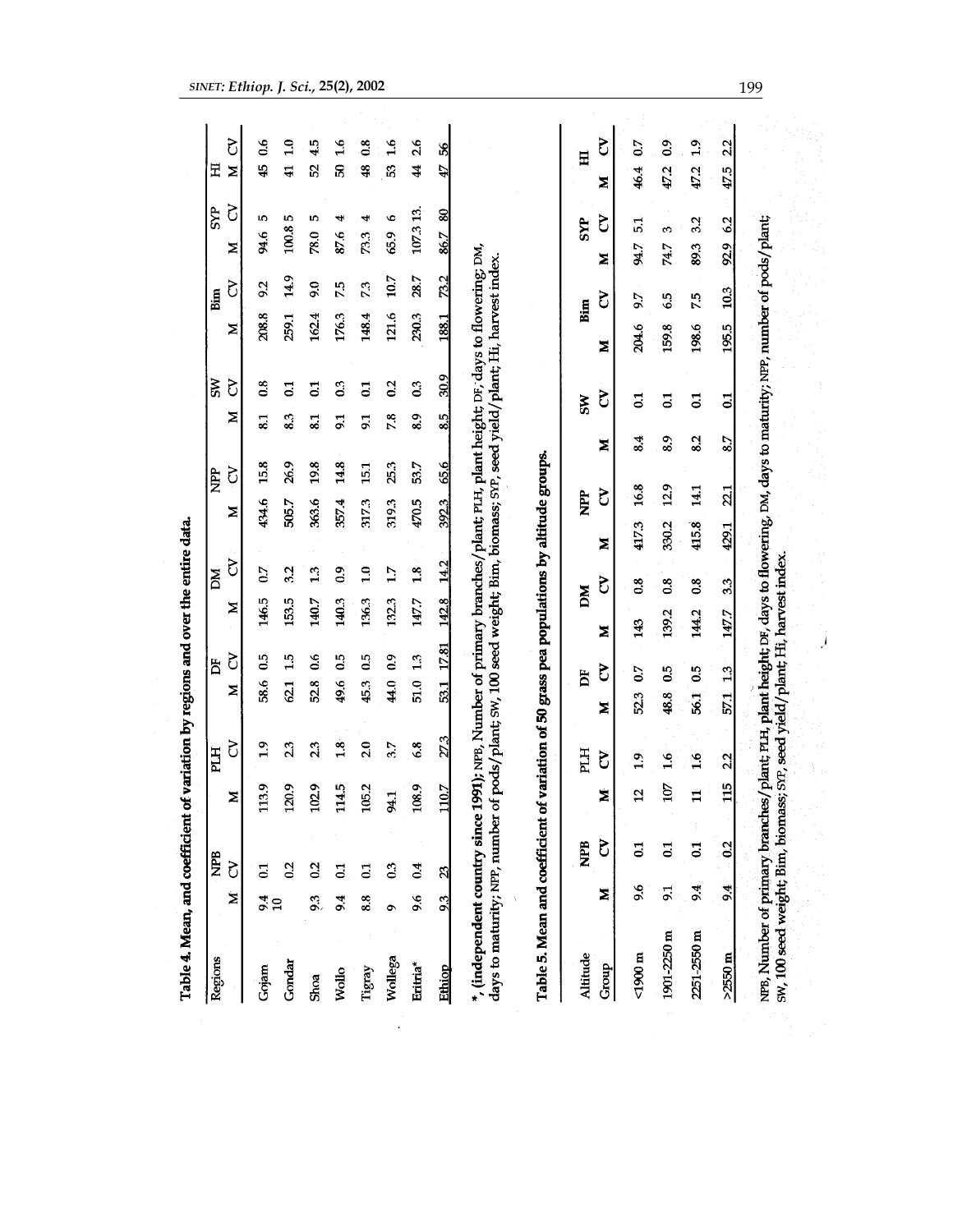### **Heritability, genetic advance and estimates for components of variance**

The phenotypic (PCV) and genetic (GCV) coefficient of variation, estimate of the component of variance, heritability (broad sense), and genetic advance (as percent of the mean) are given in Table 6. The phenotypic coefficient of variation (PCV) was slightly higher than genotypic coefficient of variation for all the characters studied signifying that genotypic factors had effect in estimating the variation. The wide difference between PCV (22.4%) and GCV (13.0%) for seed yield per plant indicates the complexity of this trait and the important role of other factors such as environment in influencing yield potential in addition to the genetic factors. A similar result was obtained by Getachew Belay (1997) in durum wheat.

**Table 6. Summary statistics and estimates of phenotypic coefficient of variation (PCV) and genotypic coefficient of variation (GCV) broad sense heritability (H2) and genetic advance (GS) in 50 grass pea populations for 9 quantitative traits.** 

| Characters | Mean  | Range   | Vр     | Ve     | Vg   | PCV<br>(%) | GCV<br>$(\%)$ | H <sup>2</sup> | <b>GS</b><br>(% of mean) |
|------------|-------|---------|--------|--------|------|------------|---------------|----------------|--------------------------|
| <b>NPB</b> | 9.02  | $8-12$  | 0.68   | 0.32   | 0.36 | 9.19       | 6.68          | 52.9           | 9.7                      |
| <b>PLH</b> | 110.7 | 93-125  | 79.5   | 57     | 22.4 | 8.05       | 4.28          | 28.2           | 4.6                      |
| DF         | 53.2  | 39-73   | 57     | 9      | 47.9 | 14.22      | 13.02         | 84.14          | 24.5                     |
| DM         | 143   | 127-165 | 54     | 25     | 29   | 5.13       | 3.79          | 54.4           | 5.7                      |
| <b>NPP</b> | 387.9 | 199-675 | 10135  | 3769.9 | 6365 | 25.9       | 20.5          | 62.8           | 33.5                     |
| SW         | 8.5   | $7-12$  | 0.76   | 0.31   | 0.45 | 10.2       | 7.8           | 59.2           | 12                       |
| Bim        | 186.5 | 86-374  | 3106.8 | 992    | 2115 | 29.8       | 24.6          | 68             | 41.8                     |
| <b>SYP</b> | 86.2  | 42-133  | 374    | 248    | 126  | 22.4       | 13            | 33.6           | 15.2                     |
| Hi         | 47.1  | 30-85   | 61     | 18.5   | 42.6 | 16.59      | 9.1           | 69.7           | 23.5                     |

\* Vp, phenotypic variance; Ve, error variance; Vg, genotypic variance.

The table shows that most of the characters had high heritability estimates indicating relatively less influence of the environment on them. Days-toflowering showed high heritability estimate ( $h^2$ = 84.14%). On the other hand, heritability estimate was low (h<sup>2=33.0%</sup>) for seed yield per plant and plant height (h<sup>2=28%</sup>), clearly indicating the major influence of the environment on these characters.

# **Correlation analysis of quantitative characters**

Thorpe (1976) indicated that character associations are important to indicate common elements of epigenetic control and/or similar response of characters to selection pressure. In the present study, in all the regions (data not indicated here) and the entire data (Table 7), seed yield per plant was highly correlated with number of primary branches per plant, number of pods per plant and plant height. Similarly, we note a highly significant correlation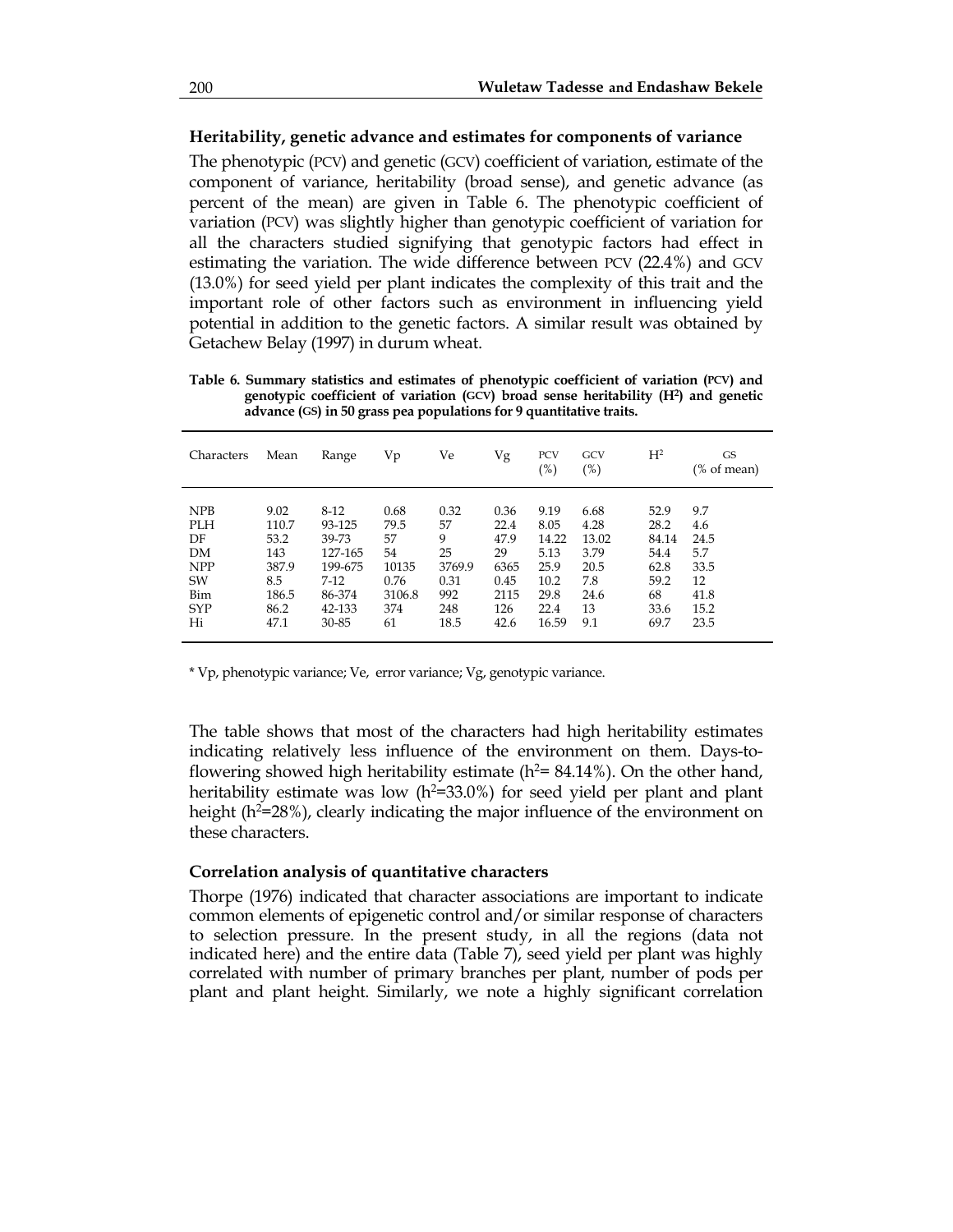between days-to-flowering and days-to-maturity. The presence of persistent correlation among most characters considered could be due to natural selection between individuals within a population which changes the genetic constitution of the population, but the mean fitness will not change if the population is already at the limit of the carrying capacity of its environment which of course is common in most cultivated plants (Endashaw Bekele, 1996). The highly significant correlations between the different characters also indicate the presence of some common elements of genetic control such as pleiotropy and high linkage between genes.

| Characters                                                                                                                                          | <b>NPB</b> | <b>PLH</b>    | DF                                       | DM                                                              | <b>NPP</b>                                                                                           | SW                                                                                                              | Bim                                                                                                                                          | <b>SYP</b>                                                                                                                                                               | Hi                                                                                                                                                                                            |
|-----------------------------------------------------------------------------------------------------------------------------------------------------|------------|---------------|------------------------------------------|-----------------------------------------------------------------|------------------------------------------------------------------------------------------------------|-----------------------------------------------------------------------------------------------------------------|----------------------------------------------------------------------------------------------------------------------------------------------|--------------------------------------------------------------------------------------------------------------------------------------------------------------------------|-----------------------------------------------------------------------------------------------------------------------------------------------------------------------------------------------|
| NPB(G)<br>(P)<br>PLH(G)<br>(P)<br>(G)<br>DF<br>(P)<br>(G)<br>DM<br>(P)<br>NPP(G)<br>(P)<br>(G)<br>SW<br>(P)<br>Bim(G)<br>(P)<br>SYP(G)<br>(P)<br>Hi |            | .069<br>0.273 | $0.625**$<br>0.249<br>$0.986**$<br>0.261 | $0.707**$<br>0.264<br>$0.819**$<br>$0.547**$<br>1.<br>$0.578**$ | $0.986**$<br>$0.634**$<br>$0.606**$<br>$0.606**$<br>$0.891**$<br>$0.407**$<br>$0.813**$<br>$0.535**$ | $-0.301$<br>$-0.11$<br>$0.41**$<br>0.11<br>$-0.609**$<br>$-0.314$<br>$-0.42**$<br>$-0.16$<br>$0.504**$<br>0.198 | $0.884**$<br>$0.578**$<br>$0.86**$<br>$0.605**$<br>$0.956**$<br>$0.426**$<br>1<br>$0.55***$<br>$0.991**$<br>$0.85**$<br>$-0.39*$<br>$-0.103$ | $0.905**$<br>$0.537**$<br>$0.676**$<br>$0.629**$<br>$\mathbf{1}$<br>0.205<br>$0.91**$<br>$0.43**$<br>$0.982**$<br>$0.781**$<br>$-0.134$<br>$-0.02$<br>$0.791**$<br>0.709 | $-0.28$<br>$0.986**$<br>$-0.677**$<br>$-0.105$<br>$-1.56$<br>$-0.83**$<br>$-0.69**$<br>$-0.23$<br>$-0.50**$<br>$-0.108$<br>0.184<br>0.232<br>$-0.619**$<br>$-0.285$<br>$-0.606**$<br>$-0.006$ |
|                                                                                                                                                     |            |               |                                          |                                                                 |                                                                                                      |                                                                                                                 |                                                                                                                                              |                                                                                                                                                                          |                                                                                                                                                                                               |

**Table 7. Genotypic (G) and phenotypic (p) correlations in 9 quantitative morphological characters of 50 grass pea populations.** 

\*, \*\* Indicates significance at 5% and 1%, respectively.

The effect of environment on the genotypic performance of most traits was explained by many authors (Getachew Belay, 1997; Wuletaw Tadesse, 1998). Accordingly, splitting of genotypic and phenotypic correlations is important for clear understanding of character associations as indicated in Table 8. Genotypic and phenotypic correlations showed similar signs for most traits except for the association between number of primary branches per plant and harvest index for which the phenotypic correlation is strongly positive while the genetic coefficient is negative. In some cases the phenotypic and genotypic correlations were close in magnitude indicating that the impact of the environments over the traits mentioned is not significant. However, in other cases, the difference in the magnitude of the two coefficients is high indicating the effect of environmental variances and covariances as indicated in the case of the association between yield and harvest index where the genotypic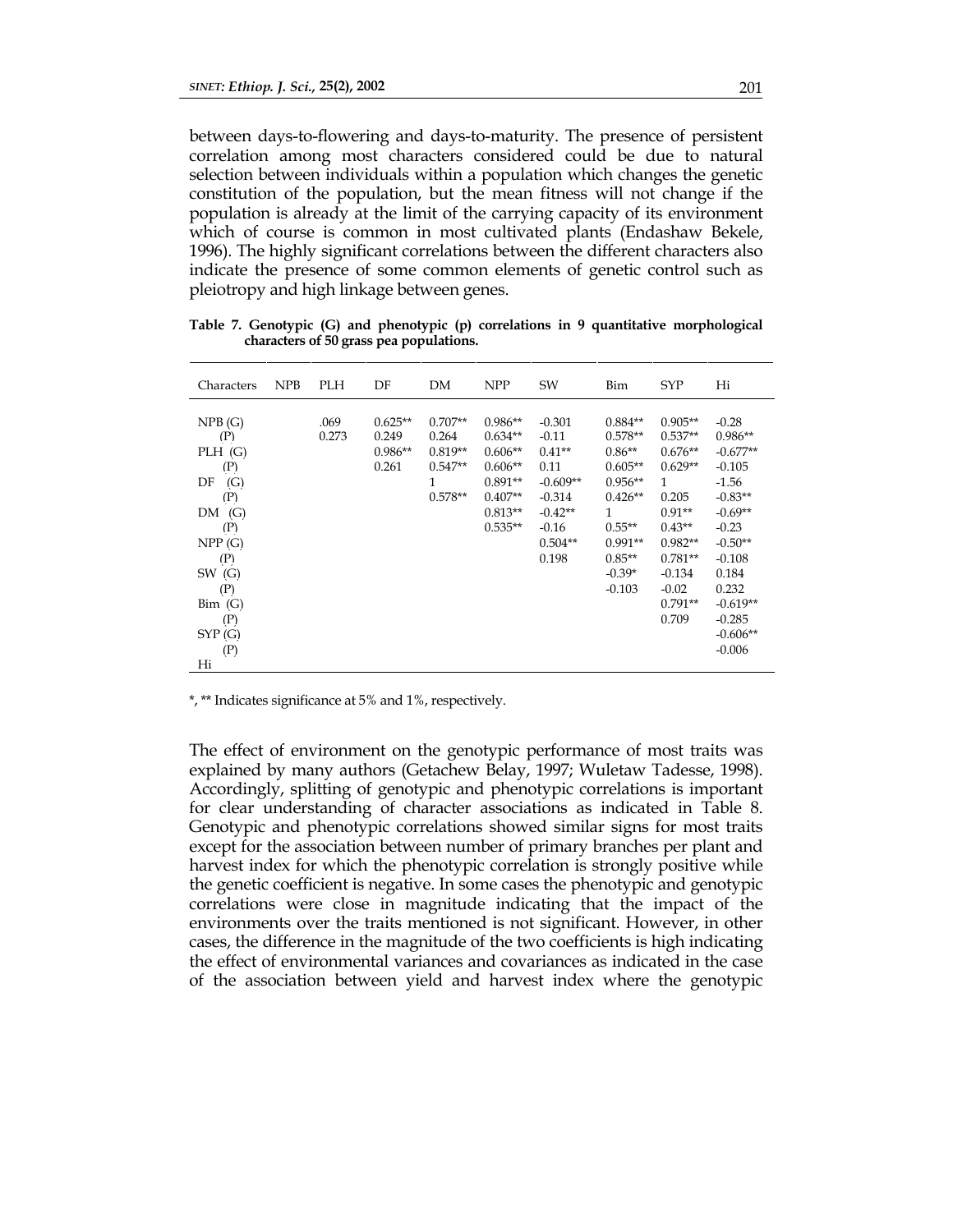correlation coefficient and the phenotypic correlation coefficients are -0.606 and -0.006, respectively.

A strong positive genotypic correlation was observed between days-toflowering and seed yield per plant. A very strong genetic correlation was also noted between days-to-flowering and days-to-maturity. A similar result was reported by Getachew Belay (1997) in durum wheat. Plant height showed strong positive genetic correlation with most of the traits studied except with harvest index. The strong positive association of pods per plant, 100 seed weight and primary branches per plant with seed yield indicated the possibility of selecting lines for yield improvement based on these characters at the very early stage of the breeding program.

**Table 8. Correlation among 10 different characters of 50 grass pea populations in Ethiopia.** 

| Character                                                                                   | <b>Bim</b> | DF        | DМ                                   | НI        | <b>NPB</b>                                   | <b>NPP</b>                                                    | <b>PLH</b>                                                            | <b>SPP</b>                                                                              | SW                                                                               | <b>SYP</b>                                                                                                   |
|---------------------------------------------------------------------------------------------|------------|-----------|--------------------------------------|-----------|----------------------------------------------|---------------------------------------------------------------|-----------------------------------------------------------------------|-----------------------------------------------------------------------------------------|----------------------------------------------------------------------------------|--------------------------------------------------------------------------------------------------------------|
| Bim<br>DF<br>DM<br>НІ<br><b>NPB</b><br><b>NPP</b><br>PLH.<br><b>SPP</b><br>SW<br><b>SYP</b> |            | $0.172**$ | $0.485** -0.011$<br>$0.326** -0.055$ | $0.136**$ | $0.372**$<br>$0.119**$<br>$0.194**$<br>0.004 | $0.803**$<br>$0.155**$<br>$0.518**$<br>$0.166**$<br>$0.397**$ | $0.576**$<br>0.09<br>$0.604**$<br>$0.111**$<br>$0.232**$<br>$0.589**$ | $0.308**$<br>$0.194**$<br>$0.465**$<br>$0.110**$<br>$0.166**$<br>$0.379**$<br>$0.379**$ | 0.033<br>$-0.015$<br>0.044<br>$-0.039$<br>0.017<br>$\Omega$<br>0.005<br>$-0.007$ | $0.784**$<br>0.086<br>$0.455**$<br>$0.207**$<br>$0.352**$<br>$0.787**$<br>$0.557**$<br>$0.298**$<br>$-0.003$ |

NPB, Number of primary branches/plant; PLH, plant height; DF, days-to-flowering; DM, days-tomaturity; NPP, number of pods/plant; SW, 100 seed weight; Bim, biomass; SYP, seed yield/plant;<br>Hi, harvest index.

#### **SUMMARY AND CONCLUSION**

Variation is the source of plant breeding without which crop improvement would be impeded. It is also important to improve germplasm collection and conservation. Mean, coefficient of variation (CV), heritability and correlation of characters are important tools to determine variation between populations in different regions and also in different altitude groups. The variability of 50 grass pea populations collected from different administrative regions and altitude groups in Ethiopia was investigated in this study. The results indicate the presence of high genetic diversity in Gondar region and the higher altitude class (>2550 m), which of course is important in setting priority during germplasm collection for *ex situ* conservation and selecting sites for *in situ* conservation in this region and altitude group. There was highly significant correlation between the different characters in all the entire data and the different regions indicating the presence of some common elements of genetic control such as pleiotropy and high linkage between genes. Strong positive genotypic and phenotypic correlations were observed between days-to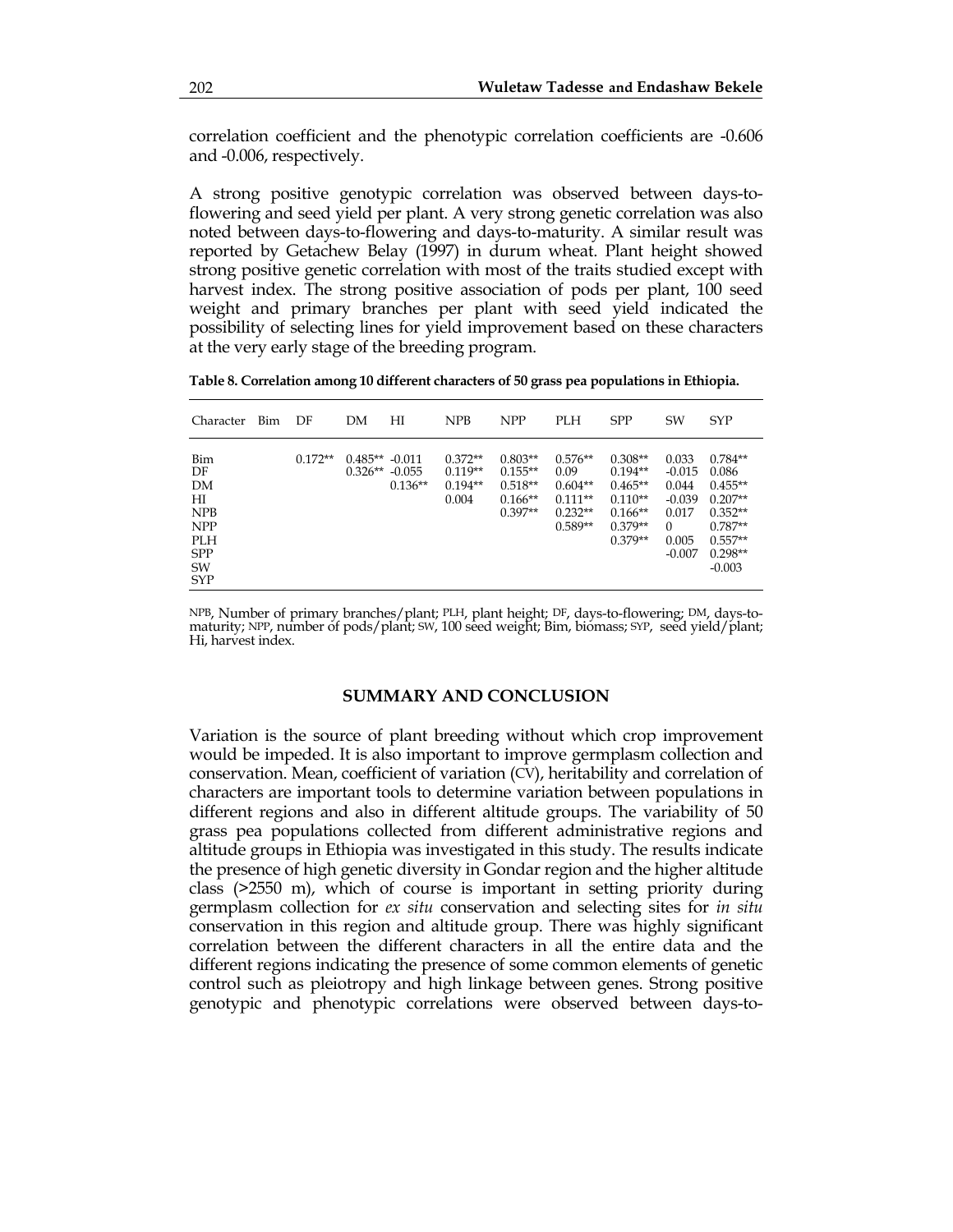flowering and seed yield per plant. A very strong genetic correlation was also achieved between days-to-flowering and days-to-maturity. Plant height showed strong positive genetic correlation with most of the traits studied except with harvest index.

The strong positive association of pods per plant, 100 seed weight and primary branches per plant with seed yield indicated the possibility of selecting lines for yield improvement based on these characters at the very early stage of the grass pea breeding program. Furthermore, the variations in the morphological characters observed in the present study are important for future breeding program by analysing their ODAP variability.

#### **ACKNOWLEDGEMENTS**

This study was financially supported by the Institute of Biodiversity Conservation and Research, Ethiopia. The first author wishes to express his gratitude to the Amhara National Regional State for covering personal cost during the study.

#### **REFERENCES**

- 1. Abebe Demissie and Bjornstad, A. (1996). Phenotypic diversity of Ethiopian barleys in relation to geographical regions, altitudinal range, and agro-ecological zones: as an aid to germplasm collection and conservation strategy. *Hereditas* **124**:17-29.
- 2. Asfaw Telaye, Geletu Bejiga and Alem Berhe (1994). Role of cool season food legumes in Ethiopia. **In**: *Cool Season Food Legumes of Ethiopia. Proceedings of the First National Food legumes Conference*, 16-20 December 1993, Addis Abeba, Ethiopia, pp. 3–18, (Asfaw Telaye, Saxena, M., Solh, M. and Geletu Bejiga, eds).
- 3. Bharati M.P. (1986). Status of *Lathyrus sativus* among grain legumes cultivated in Nepal. **In**: *Lathyrus and lathyrism. Proceedings of the Colloquia Conference*. Pawe, France, 1985, (Kaul, A.K. and Combes, D., eds). Third World Medical Research Foundation, New York.
- 4. Campbell, C.G. and Tiwari, K.R. (1997). Breeding grass pea for reduced seed levels of the neurotoxin (ODAP). **In**: *Lathyrus and Lathyrism: A decade of Progress,* pp. 85-86, (Redda Teklehaimanot and Lambein, F., eds). University of Ghent, Belgium.
- 5. CSA (1998). Agricultural sample survey, area and production of major crops. Statistical bulletin, 189.
- 6. Dawit Tadesse (1994). Grass pea (*Lathyrus sativus*) Genetic resource conservation and utilization in Ethiopia. **In**: *The Grass Pea and Lathyrism Conference in Ethiopia,* pp. 61–66, (Berhanu Abegaz Molla, Redda Teklehaimanot, Palmer, V.S. and Spencer, P.S., eds). Third World Medical Research Foundation, New York.
- 7. Endashaw Bekele (1983). Some measure of gene diversity analysis on land race populations of Ethiopian barely. *Hereditas* **98**:127-143.